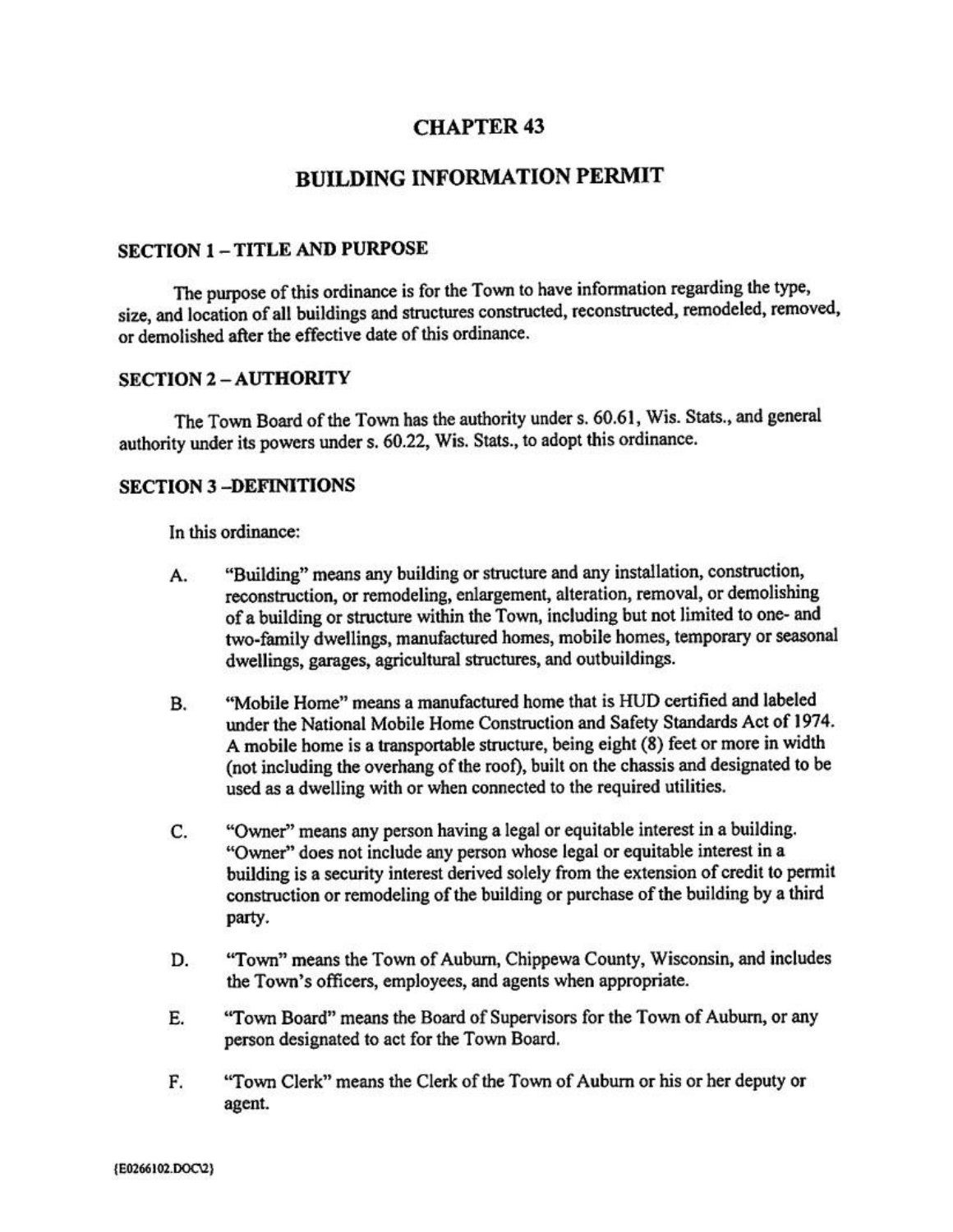"Wis. Stats." means the Wisconsin Statutes, as currently adopted and including G. successor provisions.

# SECTION 4 - REQUIREMENT FOR BUILDING INFORMATION PERMIT

The owner of any building or structure in the Town, unless exempt under this ordinance, who constructs, installs, remodels, reconstructs, enlarges, alters, removes, or demolishes any Building within the Town shall seek and obtain from the Town a Town Building Information Permit prior to commencing, or causing the commencement of any construction, installation, remodeling, reconstruction, enlargement, altering, removing, or demolishing of any building.

# **SECTION 5 - EXEMPTIONS FROM PERMIT REQUIREMENT**

The requirement in Section VI to obtain a Town Building Information Permit shall not apply to any of the following:

- Buildings or structures owned by the Town. A.
- Additions, remodeling, reconstruction, enlargement, or alterations to Buildings, **B.** when the cost of the work, including labor, shall be less than \$1,000.00 within a 12-month period.
- The restoration or repair of building equipment, such as furnaces, central air C. conditioners, water heaters, and similar mechanical equipment and building repairs (such as new roofing), without the alteration of or addition to the building or structure.
- Fences or other similar enclosures. D.
- E. New Buildings of less than 200 square feet.

# **SECTION 6-OTHER REQUIREMENTS REMAIN APPLICABLE**

The issuance of this Town Building Information Permit does not relieve the owner from any of the following:

- Obtaining any permit that may be required by any other state law or local A. ordinance, including but not limited to any of the following:
	- 1. County sanitary permits.
	- $2.$ Town, county, or state driveway permits.
	- 3. State one- and 2-family dwelling code permits.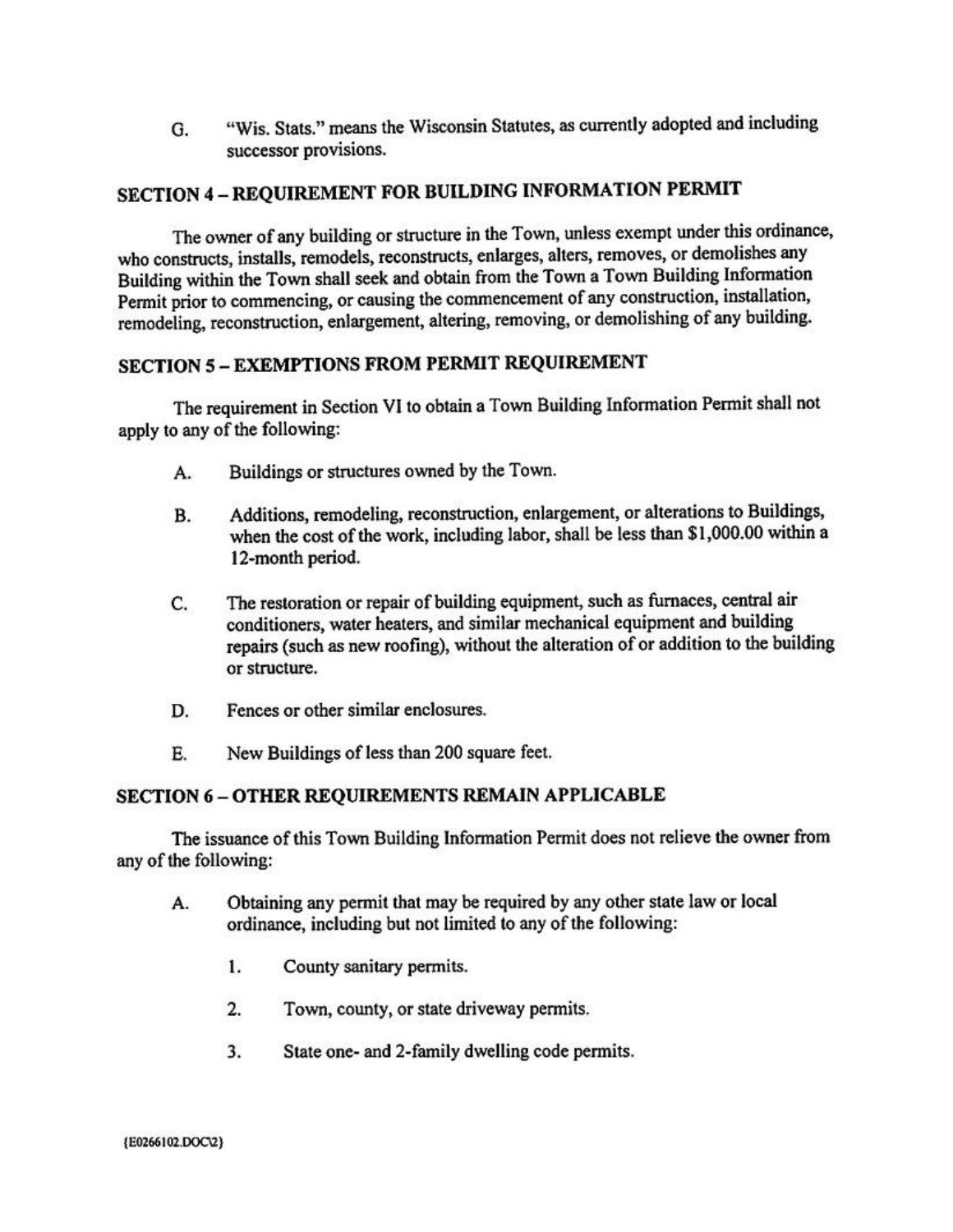4. Any other applicable permit under Town or county ordinance or state law.

 B. Complying with any other requirement, ordinance, or law, including, but not limited to those governing zoning, subdivision, land division, and setbacks.

# **SECTION 7 – TOWN BUILDING PERMIT FORM, ISSUANCE AND FEE**

The Town Board is authorized to approve by resolution a Town Building Information permit form, designate the person or persons authorized to issue the permits, and establish a fee for issuance of the permits.

- A. The fees for new structures and for altering an existing structure can be found in Ordinance Chapter 80, "Schedules and Fees and Forfeitures". Each structure shall require a separate fee.
- B. All three Town Board members shall approve or deny each application in writing within 30 days after the date of filing. Any application not acted on in a timely manner shall be deemed denied.
- C. Applications for building permits shall be made to the Town of Auburn through the Town Board members on forms furnished by the Town and shall include the following:
- 1. The name and address of the applicant; the owner of the lot; the builder or contractor or architect or engineer.

 2. A copy of the deed, real estate tax record or other similar evidence confirming applicant's ownership of the property. If the applicant is not the owner, then the applicant shall describe the capacity in which the applicant is appearing and provide written authorization from the owner of record.

 3. A plat of survey, certified survey and/or a subdivision plat map that is determined by the Town Board or its designee, to be sufficient to identify the boundaries of the property and show the location of the property in relation to adjacent lands.

4. A description of the proposed site for the structure, including a location sketch showing the size of the lot or parcel involved, the exact location, and the proposed use to be made of the structure.

5. Existing public highways and other access routes to the property and the building site. Proper access requires direct access to a public highway via a driveway with a driveway permit issued in accordance with the Town's Driveway Permit Ordinance. Field roads are not acceptable access to residential properties.

6. Permits for the adequate and safe private sewage disposal system or plans to hook up to a public systems, which approximate date of its completion

7. The proposed manner in which an adequate and safe supply of water will be provided and the approximate date of its completion.

8. Such additional information as the Town Board may from time to time require.

9. If the dwelling is a mobile home, the following additional information is required: the manufacturer, model number, date of manufacture, the size of the mobile home, and a certificate of inspection by the Town Board or its authorized representative who shall inspect the mobile home before it is installed to insure that it is in good repair and does not present any hazards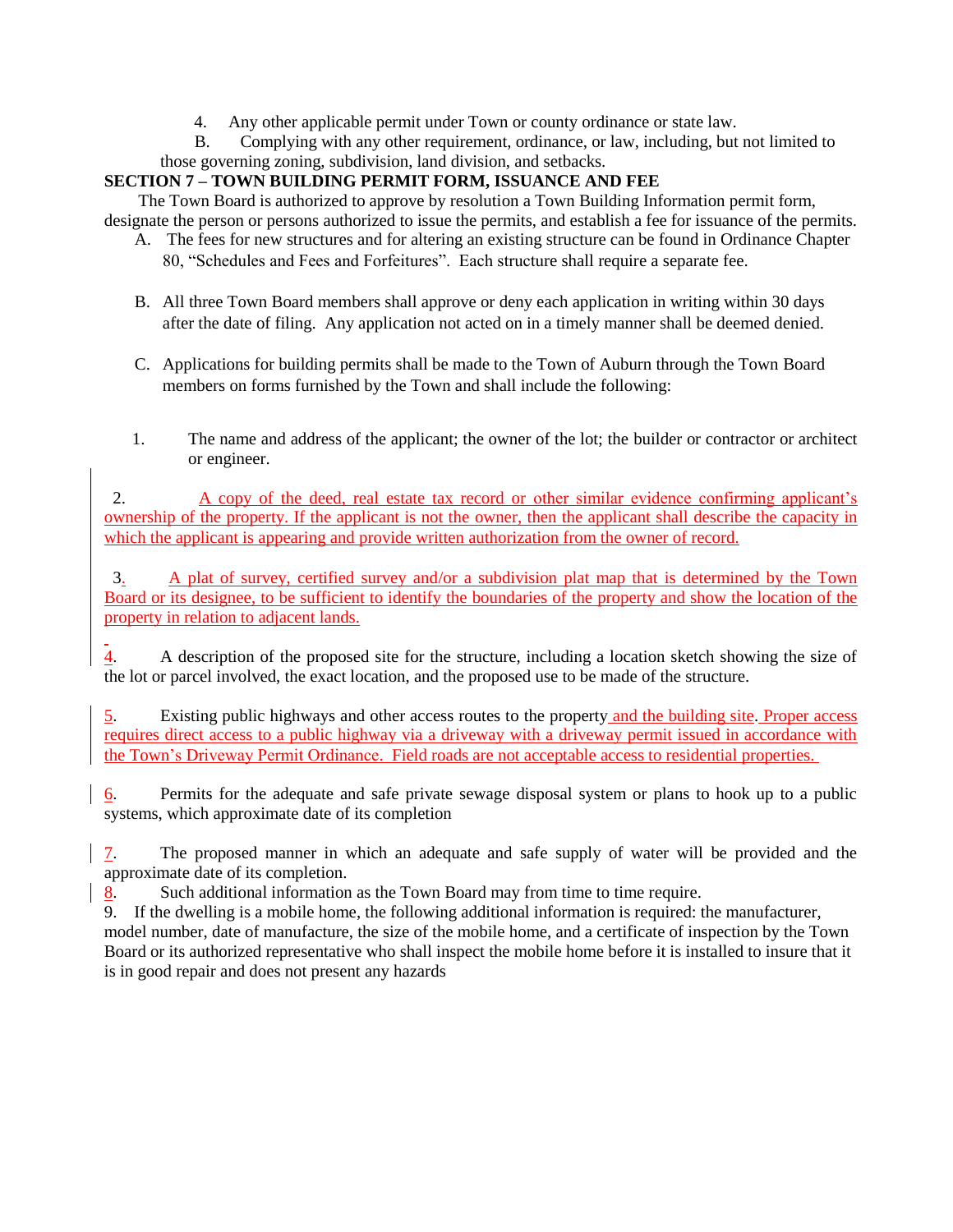to health or safety. The inspection requirement is waived for new mobile homes.

- Such additional information as the Town Board may, from time to time, 9. require.
- The building permit shall expire two years from the date it is issued unless D. substantial work has been completed.
- A permit issued as a result of any false or misleading statement contained in the E. application for the permit shall be null and void.
- Failure to comply with any condition stated on a permit shall be violation of this F. ordinance.

# **SECTION 8 - PERMIT REQUIREMENTS**

No permit shall be issued for:

- The erection or placement of any Building on any lot or parcel that does not 1. comply with the minimum lot size required under separate Town ordinances.
- The erection or placement of any Building closer than 50 feet from the boundary  $2.$ line of adjoining properties.
- The erection or placement of any Building closer than 80 feet from the center of 3. any public road.
- The erection or placement of any Building unless the entire sewage disposal 4. system for use on the property, including the septic tank and drain field, is at least 50 feet from any boundary of the lot or parcel.
- The placement of any Mobile Home on any lot or parcel unless the Mobile Home 5. complies with the requirements of the National Manufactured Home Construction and Safety Standards Act (42 U.S.C. §§ 5401 to 5426) and Chapter 101 of the **Wisconsin Statutes.**

## **SECTION 9 - MOBILE HOME REOUIREMENTS**

All Mobile Homes located in the Town shall comply with the following requirements:

- Except as provided herein, all Mobile Homes shall be permanently affixed to the А. real estate so as to be an integral part thereof, using one of the following methods:
	- Footings: Concrete footings not less than 12 inches in diameter shall be 1. placed not more than 10 feet apart and installed to a depth of not less than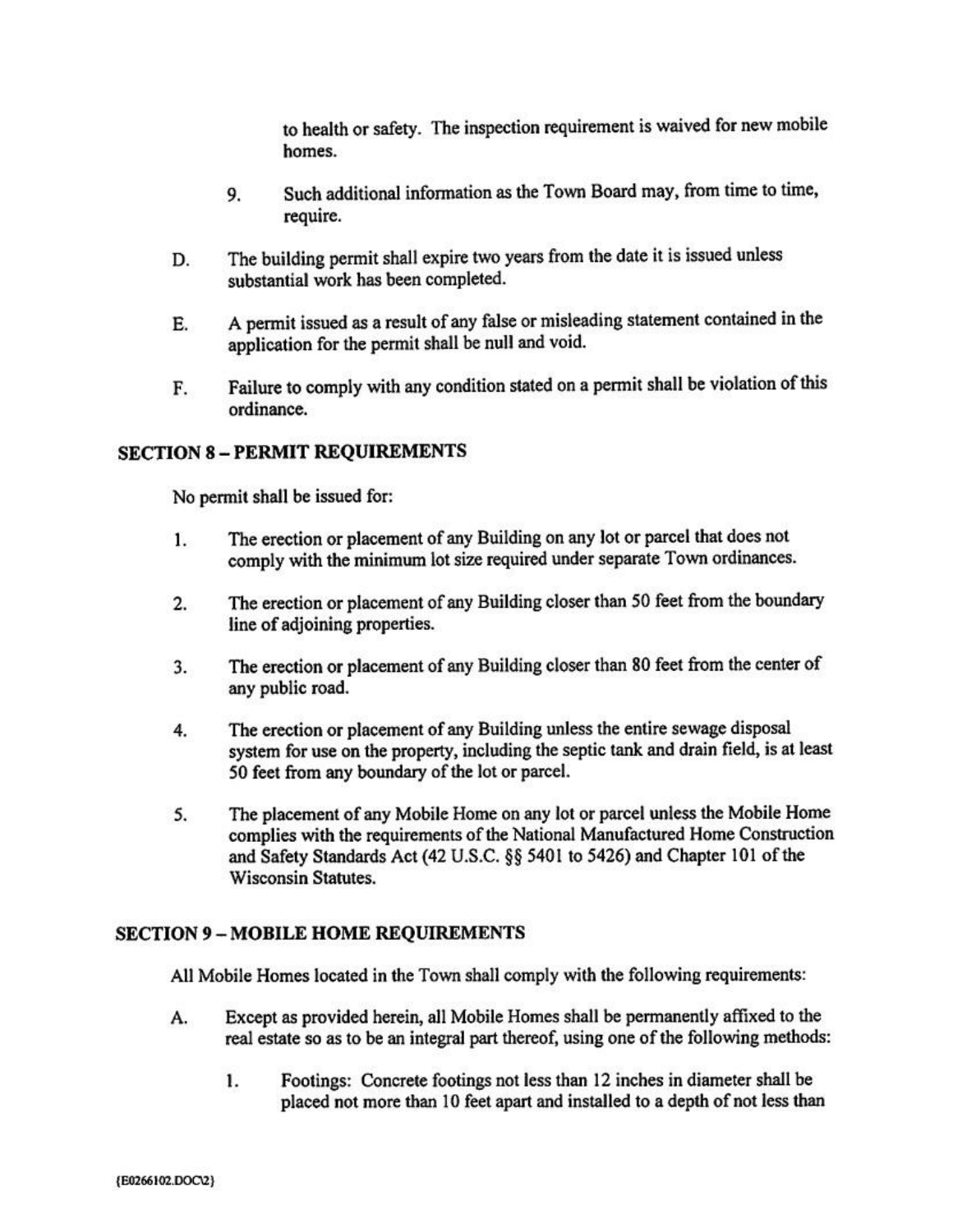48 inches below the surface of the ground. A support pier that is either cylindrical in shape or 8 inches by 6 inches in size shall be placed upon each footing, but not less than 10 feet apart and the Mobile Home shall be held fast to the piers by anchors at its four corners.

- Slab: A concrete slab not less than 4 inches thick, and the width and  $2.$ length of the Mobile Home shall be placed on the surface of the ground, and the Mobile Home shall be held fast to the slab by anchors at its four corners.
- Except as provided herein, no Mobile Home shall be transported to or placed or **B.** stored on any lot or parcel or on any street or highway within the Town or used or occupied by any person until footings and well and sanitary sewage systems shall be first installed, inspected and found to be in compliance with the provisions of this ordinance.
- C. Skirting made of metal, wood, fiberglass, or other suitable material that is compatible in appearance with the Mobile Home's exterior shall be installed and maintained so as to cover the space between the bottom of the Mobile Home and the surface of the ground or slab and extend around the Mobile Home to its complete length and width.
- The Mobile Home site shall be inspected to verify proper installation of the D. footings, if that method is used, to determine that the foundation, the septic and the well have been properly installed. A final inspection shall be performed to determine that the Mobile Home has been properly anchored. The inspector shall be approved by the Town and the cost of inspection paid by the owner of the lot or parcel.
- E. Footings shall not be installed until the excavation of the footings has been inspected. The owner of the lot or parcel on which the Mobile Home is intended to be placed shall notify the inspector not less than 24 hours before the installation of the concrete footings.
- F. A Mobile Home may be placed on a lot or parcel for which a building permit has been issued and may be occupied by the owner of such lot or parcel for a period of time not to exceed two years from the date of the permit without complying with the requirements of paragraph A of this section, provided that a permanent building is in the construction process.

## **SECTION 10 - PENALTIES**

Any person that fails to comply with the provisions of this ordinance shall, upon conviction, pay a forfeiture of not less than \$100.00, nor more than \$2,500.00, plus the applicable surcharges, assessments and costs for each violation. Each day a violation exists or